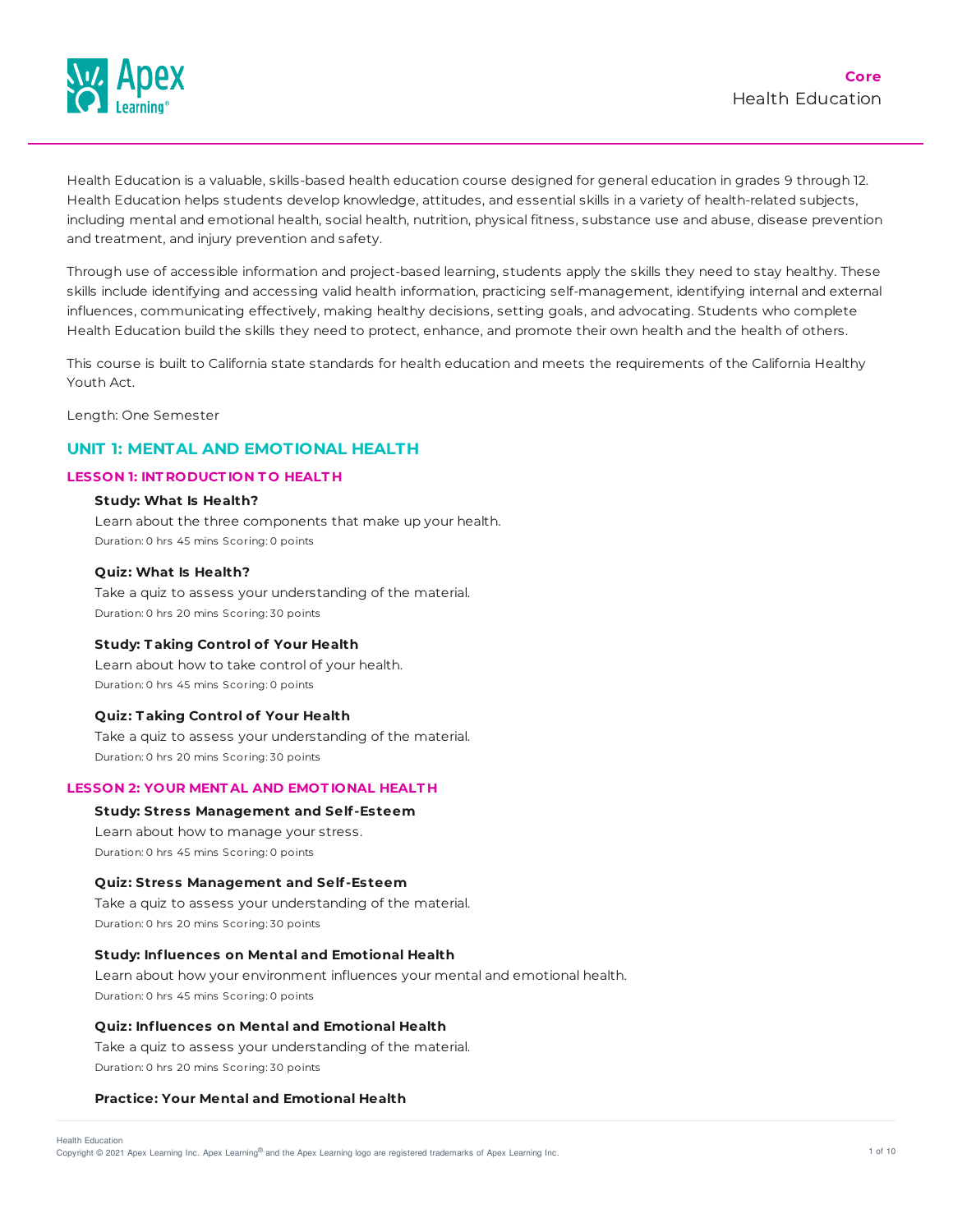Practice what you have learned about health. Duration: 1 hr Scoring: 40 points

## **LESSON 3: SUICIDE AND VIOLENCE PREVENT ION**

## **Study: Suicide**

Learn about the causes and ways to prevent suicide. Duration: 0 hrs 45 mins Scoring: 0 points

## **Quiz: Suicide**

Take a quiz to assess your understanding of the material. Duration: 0 hrs 10 mins Scoring: 15 points

## **Study: Violence and Gang Involvement**

Learn about ways to prevent violence. Duration: 0 hrs 45 mins Scoring: 0 points

# **Quiz: Violence and Gang Involvement**

Take a quiz to assess your understanding of the material. Duration: 0 hrs 10 mins Scoring: 15 points

#### **Checkup: Suicide and Violence Prevention**

Checkup and apply what you have learned. Duration: 0 hrs 45 mins Scoring: 0 points

## **LESSON 4: COMMUNICAT ION SKILLS**

#### **Journal: Assessing Your Mental and Emotional Health**

Write a reflective response to a journal prompt. Duration: 0 hrs 30 mins Scoring: 10 points

# **Study: Communication Strategies**

Learn about strategies to help you communicate and negotiate. Duration: 0 hrs 45 mins Scoring: 0 points

#### **Quiz: Communication Strategies**

Take a quiz to assess your understanding of the material. Duration: 0 hrs 20 mins Scoring: 30 points

# **Project: Practicing Refusal, Collaboration, and Conflict-Resolution**

Apply what you learned this unit to the real world in this project. Duration: 3 hrs Scoring: 75 points

# **LESSON 5: WRAP UP: MENT AL AND EMOT IONAL HEALT H**

## **Review: Mental and Emotional Health**

Prepare for the unit test by reviewing key concepts and skills. Duration: 0 hrs 20 mins Scoring: 0 points

# **T est (CS): Mental and Emotional Health**

Take a computer-scored test to assess what you have learned in this unit. Duration: 0 hrs 40 mins Scoring: 60 points

#### **T est (T S): Mental and Emotional Health**

Take a teacher-scored test to assess what you have learned in this unit. Duration: 0 hrs 40 mins Scoring: 60 points

# **UNIT 2: FITNESS AND NUTRITION**

### **LESSON 1: GUIDELINES FOR FIT NESS AND NUT RIT ION**

# **Study: Physical Fitness**

Learn about physical fitness and how it affects your health.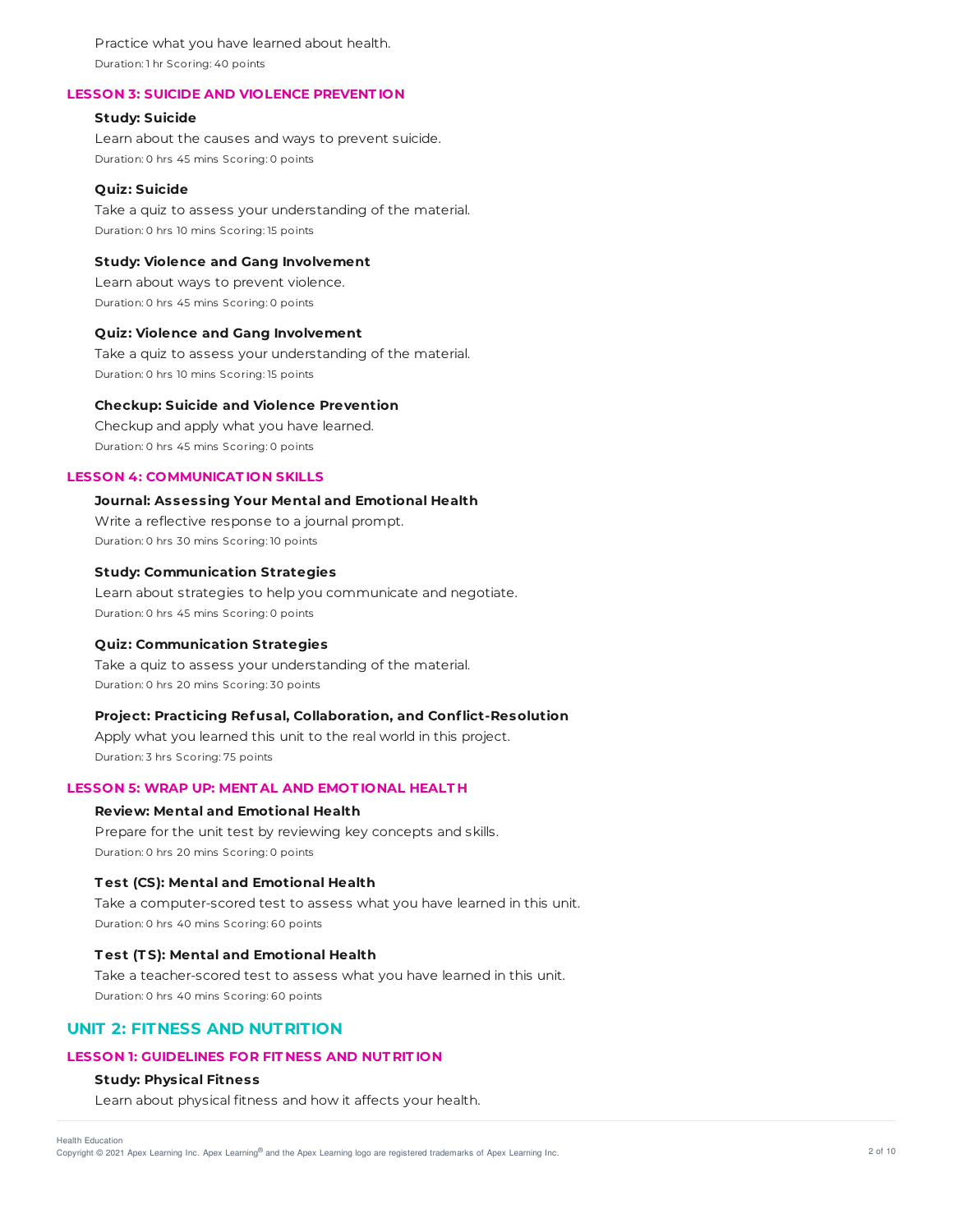Duration: 0 hrs 45 mins Scoring: 0 points

#### **Quiz: Physical Fitness**

Take a quiz to assess your understanding of the material. Duration: 0 hrs 20 mins Scoring: 30 points

### **Study: Good Nutrition**

Learn about how the food you eat affects your health. Duration: 0 hrs 45 mins Scoring: 0 points

## **Quiz: Good Nutrition**

Take a quiz to assess your understanding of the material. Duration: 0 hrs 20 mins Scoring: 30 points

## **Practice: Guidelines for Fitness and Nutrition**

Practice what you have learned about health. Duration: 1 hr Scoring: 40 points

# **LESSON 2: T HREAT S T O FIT NESS AND GOOD NUT RIT ION**

### **Study: Evaluating Health Products, Practices, and Services**

Learn about health myths and learn to evaluate health products and services. Duration: 0 hrs 45 mins Scoring: 0 points

## **Quiz: Evaluating Health Products, Practices, and Services**

Take a quiz to assess your understanding of the material. Duration: 0 hrs 10 mins Scoring: 15 points

## **Study: Eating Disorders**

Learn about the causes and effects of eating disorders. Duration: 0 hrs 45 mins Scoring: 0 points

## **Quiz: Eating Disorders**

Take a quiz to assess your understanding of the material. Duration: 0 hrs 10 mins Scoring: 15 points

### **Checkup: T hreats to Fitness and Good Nutrition**

Checkup and apply what you have learned. Duration: 0 hrs 45 mins Scoring: 0 points

# **LESSON 3: PLANNING FOR FIT NESS AND GOOD NUT RIT ION**

#### **Journal: Assess Your Fitness and Nutritional Status**

Write a reflective response to a journal prompt. Duration: 0 hrs 30 mins Scoring: 10 points

#### **Study: Setting Goals and Formulating a Plan**

Learn about developing a plan and setting goals to better your health. Duration: 0 hrs 45 mins Scoring: 0 points

#### **Quiz: Setting Goals and Formulating a Plan**

Take a quiz to assess your understanding of the material. Duration: 0 hrs 20 mins Scoring: 30 points

#### **Project: Your Plan for Fitness and Good Nutrition**

Apply what you learned this unit to the real world in this project. Duration: 3 hrs Scoring: 75 points

# **LESSON 4: WRAP UP: FIT NESS AND NUT RIT ION**

# **Review: Fitness and Nutrition**

Prepare for the unit test by reviewing key concepts and skills.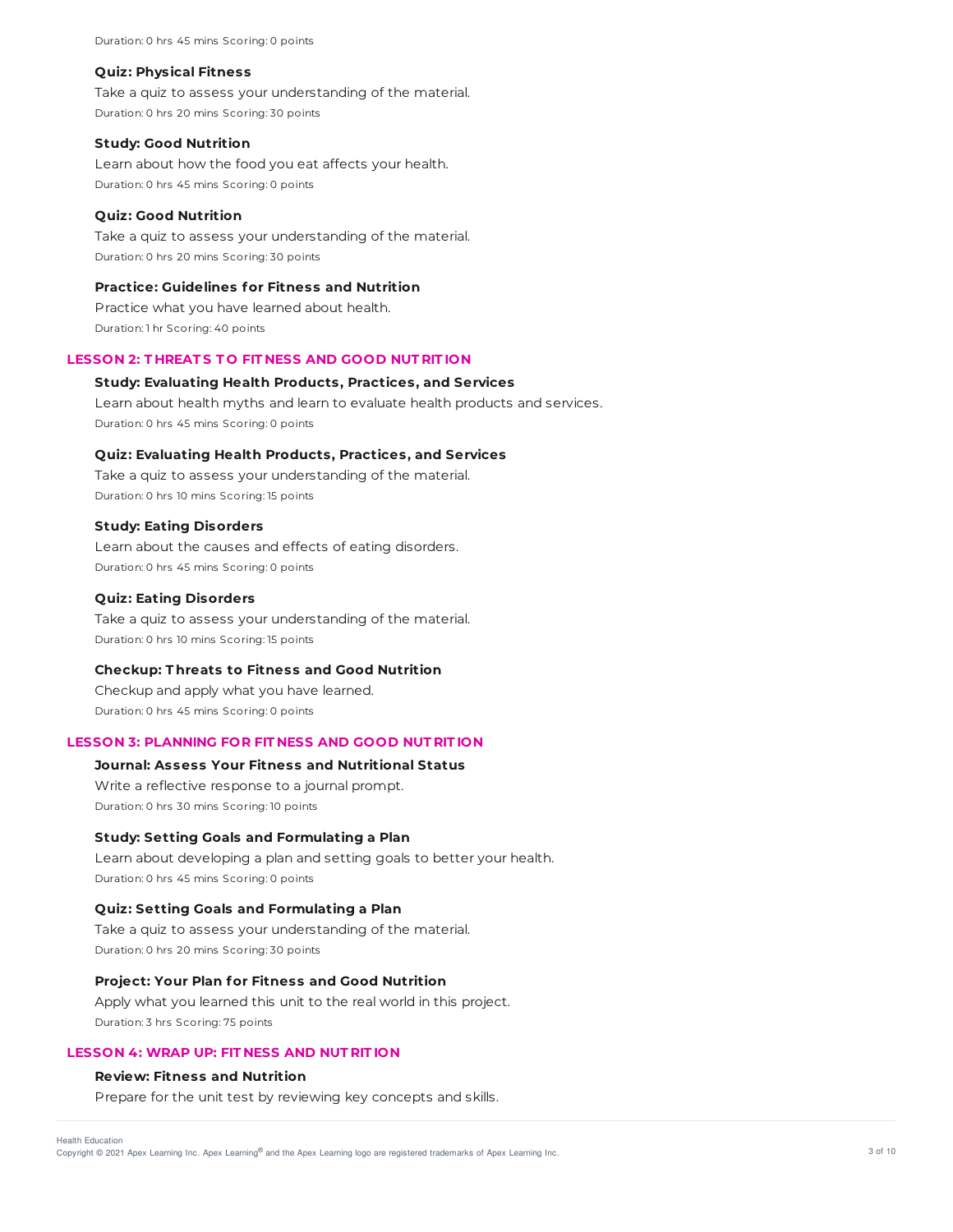#### **T est (CS): Fitness and Nutrition**

Take a computer-scored test to assess what you have learned in this unit. Duration: 0 hrs 40 mins Scoring: 60 points

## **T est (T S): Fitness and Nutrition**

Take a teacher-scored test to assess what you have learned in this unit. Duration: 0 hrs 40 mins Scoring: 60 points

# **UNIT 3: DRUGS**

# **LESSON 1: DRUG USE AND ABUSE**

#### **Study: Alcohol, T obacco, and Other Drugs**

Learn about the effects of alcohol, tobacco and other drugs. Duration: 0 hrs 45 mins Scoring: 0 points

## **Quiz: Alcohol, T obacco, and Other Drugs**

Take a quiz to assess your understanding of the material. Duration: 0 hrs 20 mins Scoring: 30 points

#### **Study: Influences on Drug Usage**

Learn about how drug usage affects your life. Duration: 0 hrs 45 mins Scoring: 0 points

#### **Quiz: Influences on Drug Usage**

Take a quiz to assess your understanding of the material. Duration: 0 hrs 20 mins Scoring: 30 points

#### **Practice: Drug Use and Abuse**

Practice what you have learned about health. Duration: 1 hr Scoring: 40 points

#### **LESSON 2: LIVING DRUG FREE**

# **Study: Communicating About Drugs**

Learn how to talk about and avoid risky behaviors surrounding drugs. Duration: 0 hrs 45 mins Scoring: 0 points

# **Quiz: Communicating About Drugs**

Take a quiz to assess your understanding of the material. Duration: 0 hrs 10 mins Scoring: 15 points

# **Study: Resources for Protection Against Drug Abuse**

Learn about ways to protect yourself and help others with drug abuse. Duration: 0 hrs 45 mins Scoring: 0 points

### **Quiz: Resources for Protection Against Drug Abuse**

Take a quiz to assess your understanding of the material. Duration: 0 hrs 10 mins Scoring: 15 points

#### **Checkup: Living Drug Free**

Checkup and apply what you have learned. Duration: 0 hrs 45 mins Scoring: 0 points

# **LESSON 3: ADVOCAT ING FOR A DRUG-FREE LIFEST YLE**

# **Journal: AT OD Action Plan**

Write a reflective response to a journal prompt. Duration: 0 hrs 30 mins Scoring: 10 points

#### **Study: Advocating Against AT OD Use**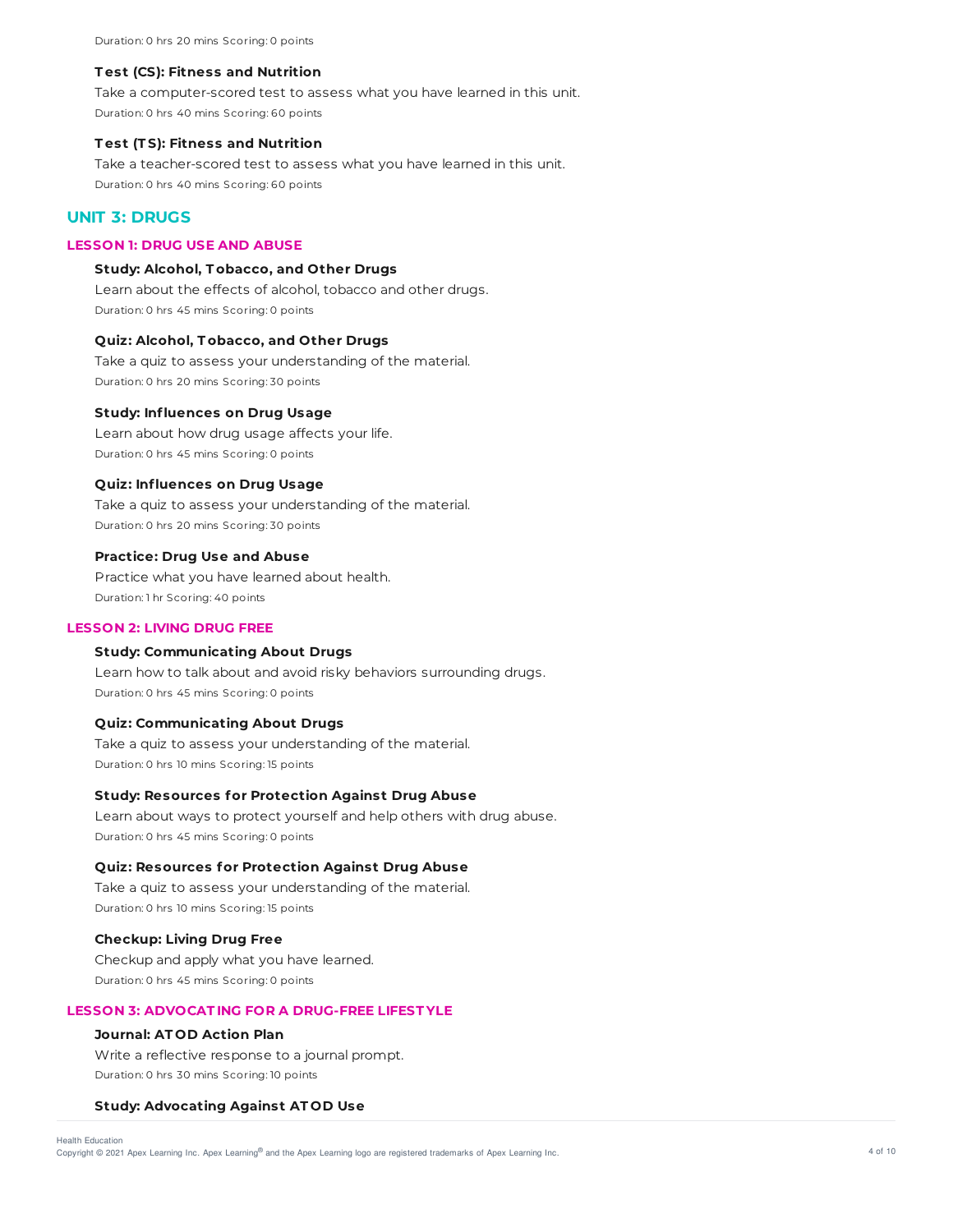Learn how to advocate against alcohol, drugs, and tobacco. Duration: 0 hrs 45 mins Scoring: 0 points

### **Quiz: Advocating Against AT OD Use**

Take a quiz to assess your understanding of the material. Duration: 0 hrs 20 mins Scoring: 30 points

#### **Project: AT OD Educational Campaign**

Apply what you learned this unit to the real world in this project. Duration: 3 hrs Scoring: 75 points

### **LESSON 4: WRAP UP: DRUGS**

### **Review: Drugs**

Prepare for the unit test by reviewing key concepts and skills. Duration: 0 hrs 20 mins Scoring: 0 points

# **T est (CS): Drugs**

Take a computer-scored test to assess what you have learned in this unit. Duration: 0 hrs 40 mins Scoring: 60 points

#### **T est (T S): Drugs**

Take a teacher-scored test to assess what you have learned in this unit. Duration: 0 hrs 40 mins Scoring: 60 points

# **UNIT 4: DISEASE**

# **LESSON 1: T YPES OF DISEASES**

# **Study: Communicable Diseases**

Learn about communicable disease and how to prevent them. Duration: 0 hrs 45 mins Scoring: 0 points

#### **Quiz: Communicable Diseases**

Take a quiz to assess your understanding of the material. Duration: 0 hrs 20 mins Scoring: 30 points

### **Study: Noncommunicable and Chronic Diseases**

Learn about noncommunicable and chronic diseases and the risk factors that are involved. Duration: 0 hrs 45 mins Scoring: 0 points

# **Quiz: Noncommunicable and Chronic Diseases**

Take a quiz to assess your understanding of the material. Duration: 0 hrs 20 mins Scoring: 30 points

## **Practice: Personal Health Plan**

Practice what you have learned about health. Duration: 1 hr Scoring: 40 points

# **LESSON 2: PREVENT ING DISEASE**

# **Study: Public Health Policies**

Learn about public health policies and how it affects your health. Duration: 0 hrs 45 mins Scoring: 0 points

# **Quiz: Public Health Policies**

Take a quiz to assess your understanding of the material. Duration: 0 hrs 10 mins Scoring: 15 points

#### **Study: Good Hygiene**

Learn about hygiene and how to make good health decisions. Duration: 0 hrs 45 mins Scoring: 0 points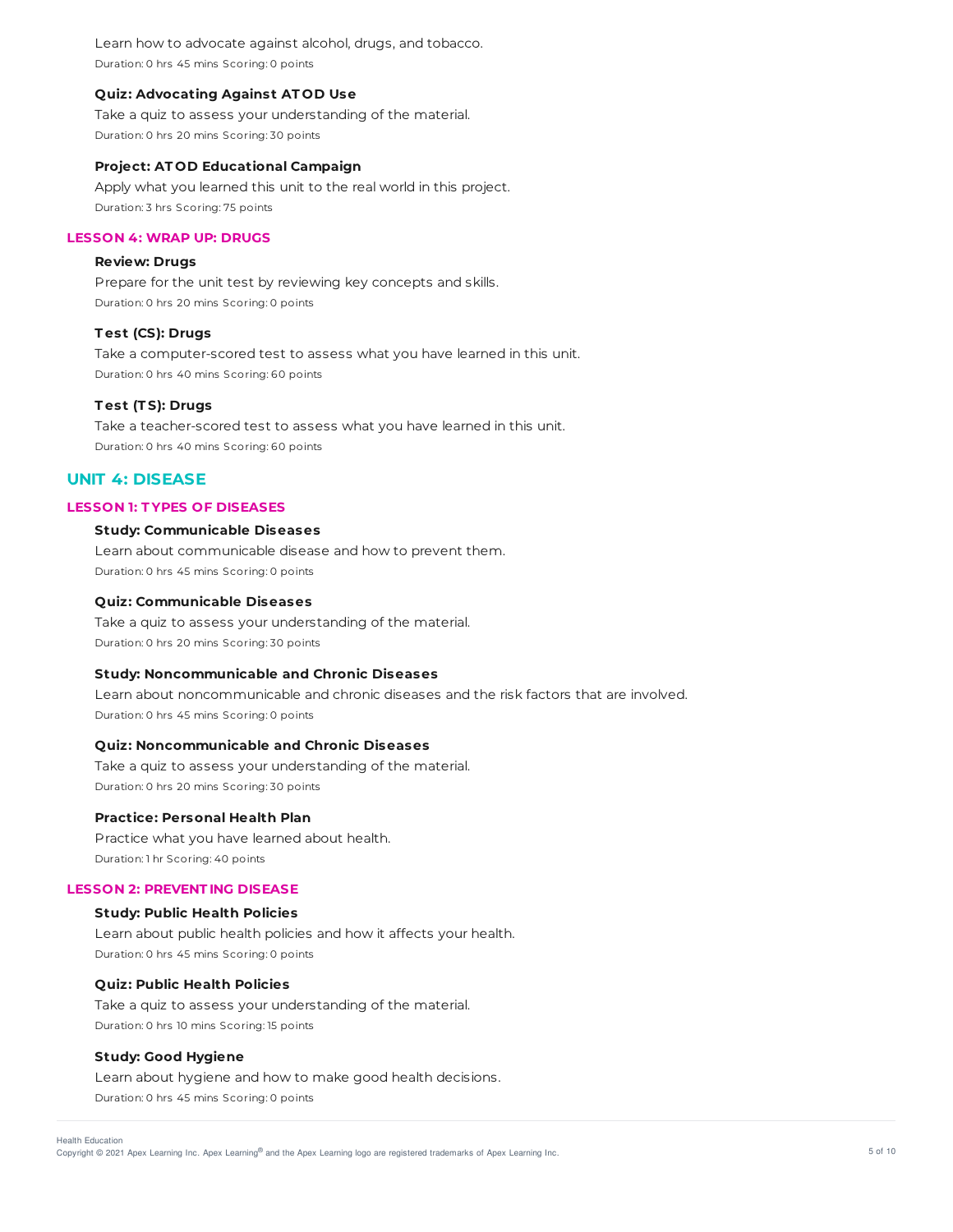### **Quiz: Good Hygiene**

Take a quiz to assess your understanding of the material. Duration: 0 hrs 10 mins Scoring: 15 points

# **Checkup: Practicing Good Hygiene**

Checkup and apply what you have learned. Duration: 0 hrs 45 mins Scoring: 0 points

# **LESSON 3: SUSCEPT IBILIT Y, DET ECT ION, AND T REAT MENT OF DISEASE**

# **Journal: Your Susceptibility to Disease**

Write a reflective response to a journal prompt. Duration: 0 hrs 30 mins Scoring: 10 points

# **Study: Impact of T echnology on Health**

Learn about how technology can affect your health. Duration: 0 hrs 45 mins Scoring: 0 points

# **Quiz: Impact of T echnology on Health**

Take a quiz to assess your understanding of the material. Duration: 0 hrs 20 mins Scoring: 30 points

# **Project: Improving Your Community's Health**

Apply what you learned this unit to the real world in this project. Duration: 3 hrs Scoring: 75 points

# **LESSON 4: WRAP UP: DISEASE**

# **Review: Disease**

Prepare for the unit test by reviewing key concepts and skills. Duration: 0 hrs 20 mins Scoring: 0 points

# **T est (CS): Disease**

Take a computer-scored test to assess what you have learned in this unit. Duration: 0 hrs 40 mins Scoring: 60 points

#### **T est (T S): Disease**

Take a teacher-scored test to assess what you have learned in this unit. Duration: 0 hrs 40 mins Scoring: 60 points

# **UNIT 5: INJURIES**

# **LESSON 1: SAFET Y AND INJURY PREVENT ION**

# **Study: Personal Safety**

Learn about personal safety and ways to avoid injuries and risky situations. Duration: 0 hrs 45 mins Scoring: 0 points

#### **Quiz: Personal Safety**

Take a quiz to assess your understanding of the material. Duration: 0 hrs 20 mins Scoring: 30 points

## **Study: Make Decisions to Avoid Injuries**

Learn about how your decisions can help avoid injuries. Duration: 0 hrs 45 mins Scoring: 0 points

## **Quiz: Make Decisions to Avoid Injuries**

Take a quiz to assess your understanding of the material. Duration: 0 hrs 20 mins Scoring: 30 points

#### **Practice: Safety and Injury Prevention**

Practice what you have learned about health.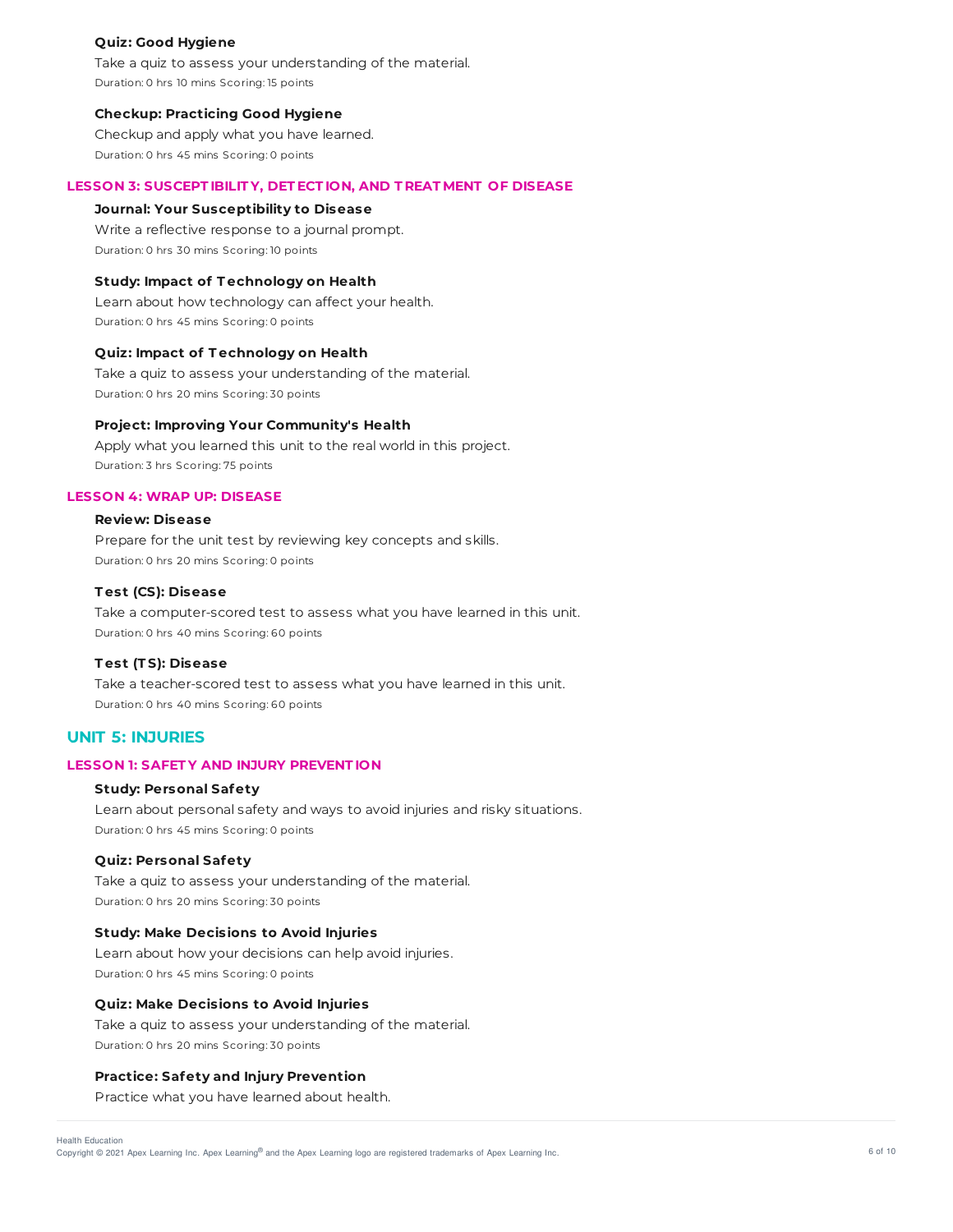Duration: 1 hr Scoring: 40 points

#### **LESSON 2: SAFET Y LAWS AND FIRST AID**

# **Study: Public Policy and Your Safety**

Learn about public policy and how it relates to your safety. Duration: 0 hrs 45 mins Scoring: 0 points

### **Quiz: Public Policy and Your Safety**

Take a quiz to assess your understanding of the material. Duration: 0 hrs 10 mins Scoring: 15 points

## **Study: First Aid**

Learn about first aid and effective ways to practice it safely. Duration: 0 hrs 45 mins Scoring: 0 points

# **Quiz: First Aid**

Take a quiz to assess your understanding of the material. Duration: 0 hrs 10 mins Scoring: 15 points

#### **Checkup: Practicing First Aid**

Checkup and apply what you have learned. Duration: 0 hrs 45 mins Scoring: 0 points

#### **LESSON 3: WEAT HER AND NAT URAL DISAST ER SAFET Y**

# **Journal: Personal Susceptibility to Injury**

Write a reflective response to a journal prompt. Duration: 0 hrs 30 mins Scoring: 10 points

#### **Study: Weather and Natural Disaster Safety**

Learn about how to stay safe in different weather conditions and natural disasters. Duration: 0 hrs 45 mins Scoring: 0 points

## **Quiz: Weather and Natural Disaster Safety**

Take a quiz to assess your understanding of the material. Duration: 0 hrs 20 mins Scoring: 30 points

## **Project: Disaster Preparedness**

Apply what you learned this unit to the real world in this project. Duration: 3 hrs Scoring: 75 points

#### **LESSON 4: WRAP UP: INJURIES**

# **Review: Injuries**

Prepare for the unit test by reviewing key concepts and skills. Duration: 0 hrs 20 mins Scoring: 0 points

#### **T est (CS): Injuries**

Take a computer-scored test to assess what you have learned in this unit. Duration: 0 hrs 40 mins Scoring: 60 points

## **T est (T S): Injuries**

Take a teacher-scored test to assess what you have learned in this unit. Duration: 0 hrs 40 mins Scoring: 60 points

# **UNIT 6: SEXUAL HEALTH**

## **LESSON 1: REPRODUCT IVE HEALT H AND RELAT IONSHIPS**

#### **Study: Reproductive Systems**

Learn about the male and female reproductive systems. Duration: 0 hrs 45 mins Scoring: 0 points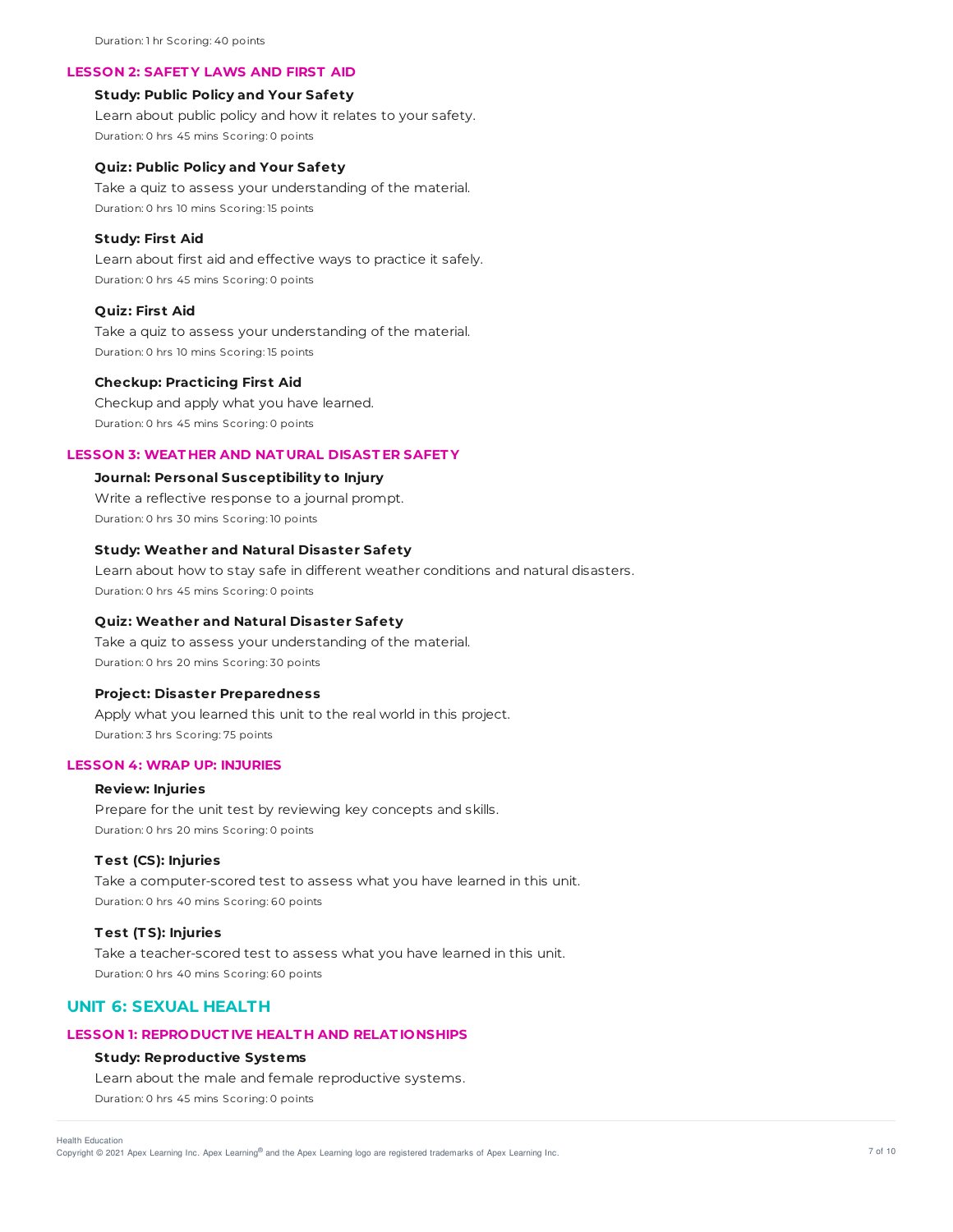## **Quiz: Reproductive Systems**

Take a quiz to assess your understanding of the material. Duration: 0 hrs 20 mins Scoring: 30 points

#### **Study: Gender Identity and Sexual Orientation**

Learn about gender identity and sexual orientation. Duration: 0 hrs 45 mins Scoring: 0 points

#### **Quiz: Gender Identity and Sexual Orientation**

Take a quiz to assess your understanding of the material. Duration: 0 hrs 20 mins Scoring: 30 points

## **Study: Safe and Healthy Relationships**

Learn about what makes a safe and healthy relationship. Duration: 0 hrs 45 mins Scoring: 0 points

# **Quiz: Safe and Healthy Relationships**

Take a quiz to assess your understanding of the material. Duration: 0 hrs 20 mins Scoring: 30 points

#### **Practice: Maintaining Good Reproductive Health**

Practice what you have learned about health. Duration: 1 hr Scoring: 40 points

# **LESSON 2: ABST INENCE AND ONLINE SAFET Y**

## **Study: Practicing Abstinence**

Learn about practicing and the benefits of abstinence. Duration: 0 hrs 45 mins Scoring: 0 points

# **Quiz: Practicing Abstinence**

Take a quiz to assess your understanding of the material. Duration: 0 hrs 10 mins Scoring: 15 points

## **Study: Online Safety**

Learn about how to navigate the internet safely. Duration: 0 hrs 45 mins Scoring: 0 points

#### **Quiz: Online Safety**

Take a quiz to assess your understanding of the material. Duration: 0 hrs 10 mins Scoring: 15 points

#### **Checkup: Abstinence and Online Safety**

Checkup and apply what you have learned. Duration: 0 hrs 45 mins Scoring: 0 points

## **LESSON 3: RECOGNIZING HARMFUL RELAT IONSHIPS**

#### **Journal: Personal Values and Beliefs**

Write a reflective response to a journal prompt. Duration: 0 hrs 30 mins Scoring: 10 points

## **Study: Abusive Relationships and Sexual Assault**

Learn about abusive relationships. Duration: 0 hrs 45 mins Scoring: 0 points

**Quiz: Abusive Relationships and Sexual Assault** Take a quiz to assess your understanding of the material.

Duration: 0 hrs 20 mins Scoring: 30 points

### **Project: Preventing and Addressing Abuse**